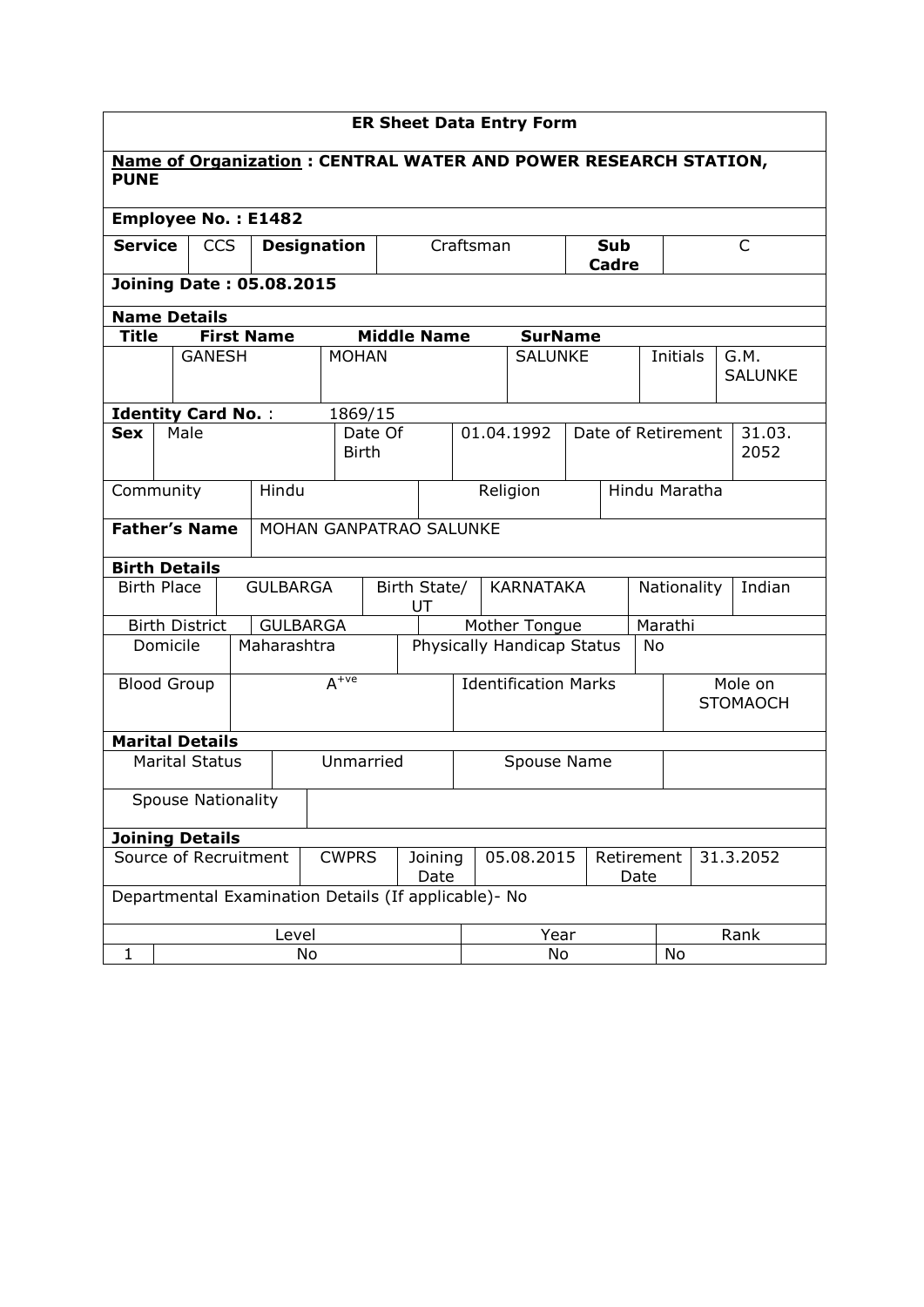| Remarks (if any)            |                  |             |              |              |  |  |  |  |  |  |  |
|-----------------------------|------------------|-------------|--------------|--------------|--|--|--|--|--|--|--|
| Languages known             |                  |             |              |              |  |  |  |  |  |  |  |
|                             | Name of Language | <b>Read</b> | <b>Write</b> | <b>Speak</b> |  |  |  |  |  |  |  |
| Indian Languages 1<br>Known | Marathi          | <b>Yes</b>  | <b>Yes</b>   | Yes          |  |  |  |  |  |  |  |
| $\overline{2}$              | Hindi            | Yes         | Yes          | Yes          |  |  |  |  |  |  |  |
| 3                           | English          | Yes         | Yes          | Yes          |  |  |  |  |  |  |  |
| 4                           |                  |             |              |              |  |  |  |  |  |  |  |
| 5                           |                  |             |              |              |  |  |  |  |  |  |  |
|                             |                  |             |              |              |  |  |  |  |  |  |  |
| Foreign Languages<br>Known  | No               | No          | No           | No           |  |  |  |  |  |  |  |
| $\overline{2}$              |                  |             |              |              |  |  |  |  |  |  |  |
| 3                           |                  |             |              |              |  |  |  |  |  |  |  |

Details of deputation (if applicable)

| Name of the Office | Post held at that<br>time in parent office | Name of post<br>(selected for<br>deputation | Period of deputation |      |  |  |
|--------------------|--------------------------------------------|---------------------------------------------|----------------------|------|--|--|
|                    |                                            |                                             | Since                | From |  |  |
| Nil                | Nil                                        | Nil                                         | Nil                  | Nil  |  |  |

## Details of Foreign Visit

| SI.<br>No. | Place of Visit | Date of<br>visit | Post held at<br>that time | Whether it<br>is a            | Details of visit |
|------------|----------------|------------------|---------------------------|-------------------------------|------------------|
|            |                |                  |                           | personal or<br>official visit |                  |
|            | Nil            | Nil              | Nil                       | Nil                           | Nil              |

## Transfer/Posting Detail (if applicable)

| Place | Period of posting |      |  |  |  |  |  |
|-------|-------------------|------|--|--|--|--|--|
|       | Since             | From |  |  |  |  |  |
|       |                   |      |  |  |  |  |  |
|       |                   |      |  |  |  |  |  |
| Nil   | Nil               | Nil  |  |  |  |  |  |
|       |                   |      |  |  |  |  |  |
|       |                   |      |  |  |  |  |  |
|       |                   |      |  |  |  |  |  |